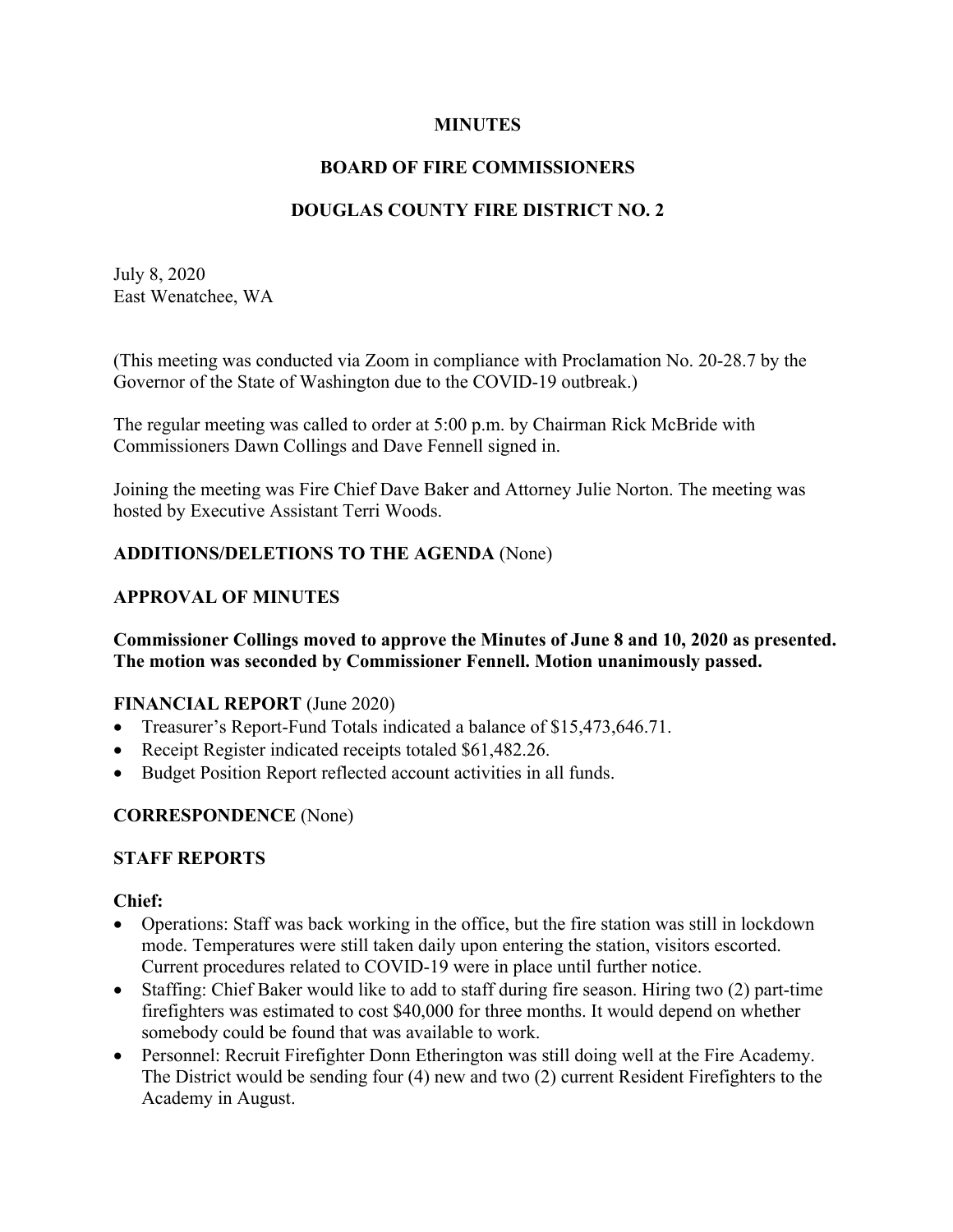### **MINUTES JULY 8, 2020 PAGE 2**

- Apparatus: Pictures were expected soon and would be posted on the website. Douglas County Fire District No. 5 had expressed interest in the old engine that would be replaced.
- Facilities: The second construction billing for Station #4 had been received from HBHansen for \$502,038. Construction pictures were expected soon and would be posted on the website. The contractor was currently working on the storm water/drain field, footings, ready to pour stem walls this week or next. The District was the recipient to fill dirt from the sewer line extension out in the area. The Project Manager was working on minor issues. Chairman McBride signed the *Project Management Service Agreement*.
- Fire Marshal: The Fourth of July was busy, but no major incidents. Assistant Chief Kurt Blanchard was on vacation until July 20.

## **UNFINISHED BUSINESS**

### **NEW BUSINESS**

- 1. It was proposed to amend the 2020 Budget as follows:
- Create a budget for the LTGO Bond Debt Service Fund. Redemption of bond principal and interest for 2020 would total \$633,791.
- Create a budget for the Capital Projects Fund where bond proceeds in the amount of \$6,454,191 were deposited. Costs for station construction projects would be allocated.
- Add two accounts to the General Expense Fund: 1) Transfer account for funding payments to the LTGO Bond Debt Service Fund, and 2) Temporary holding account for retainage for HBHansen until Station #4 work is completed.

### **Commissioner Fennell moved to adopt Resolution No. 07-08-2020, amending the 2020 Budget as presented. The motion was seconded by Commissioner Collings. Motion unanimously passed.**

2. An updated fee proposal for architectural and engineering services for Station #3 was submitted. Architect Peter Carletti would be invited to the August meeting to discuss. Commissioner Fennell wanted an in-person meeting if possible. Attorney Norton advised virtual meetings were required at least until August 1.

In discussion, Commissioners McBride and Collings indicated they felt comfortable continuing with the same architect and contractor for Station #3; both were on the Board when the selections were made. Attorney Norton clarified that the architect could be used again without going through another selection process; however, the contractor was required to bid on each project. She also advised the master contract would expire at the end of the year; task orders would need to be extended.